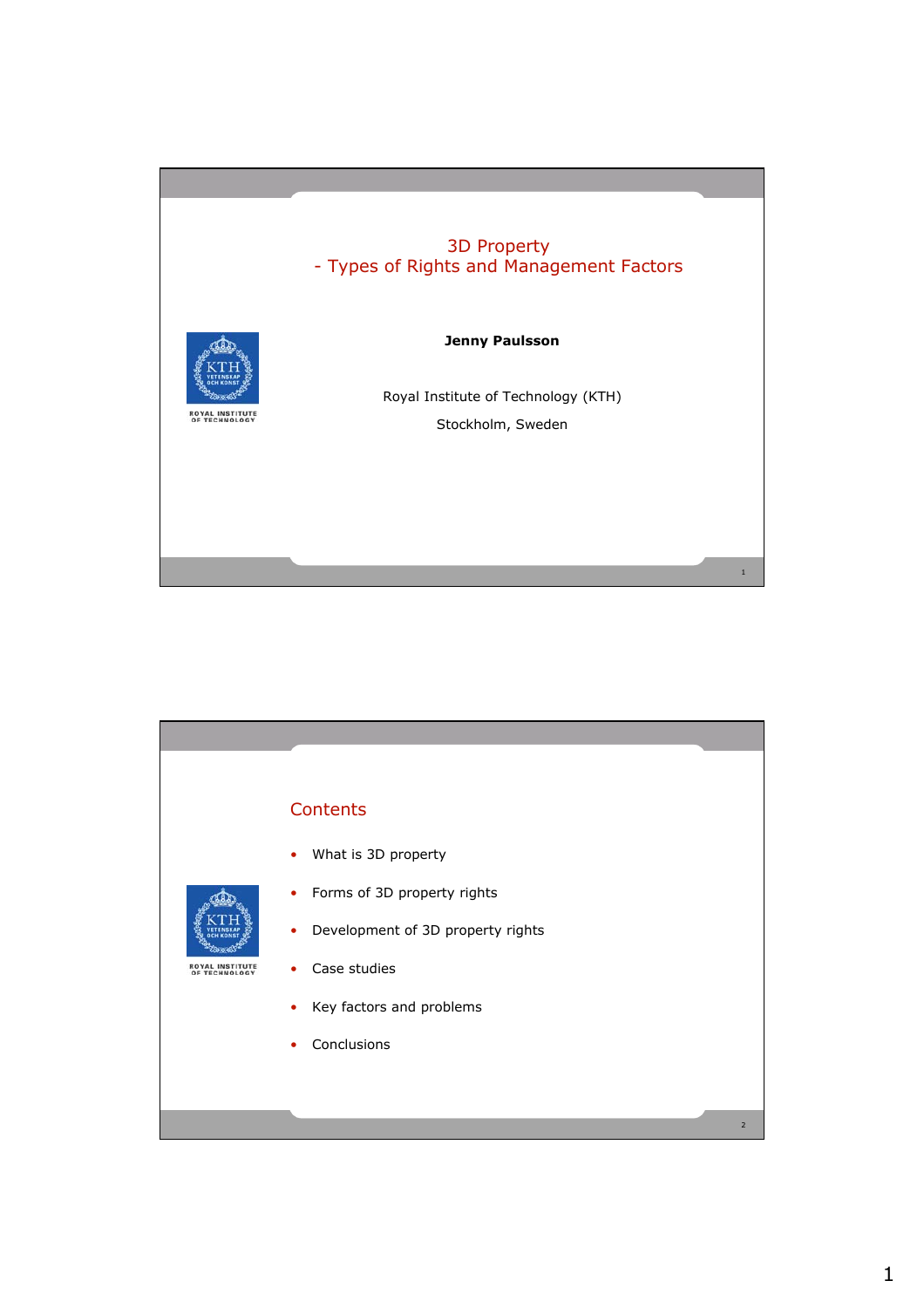

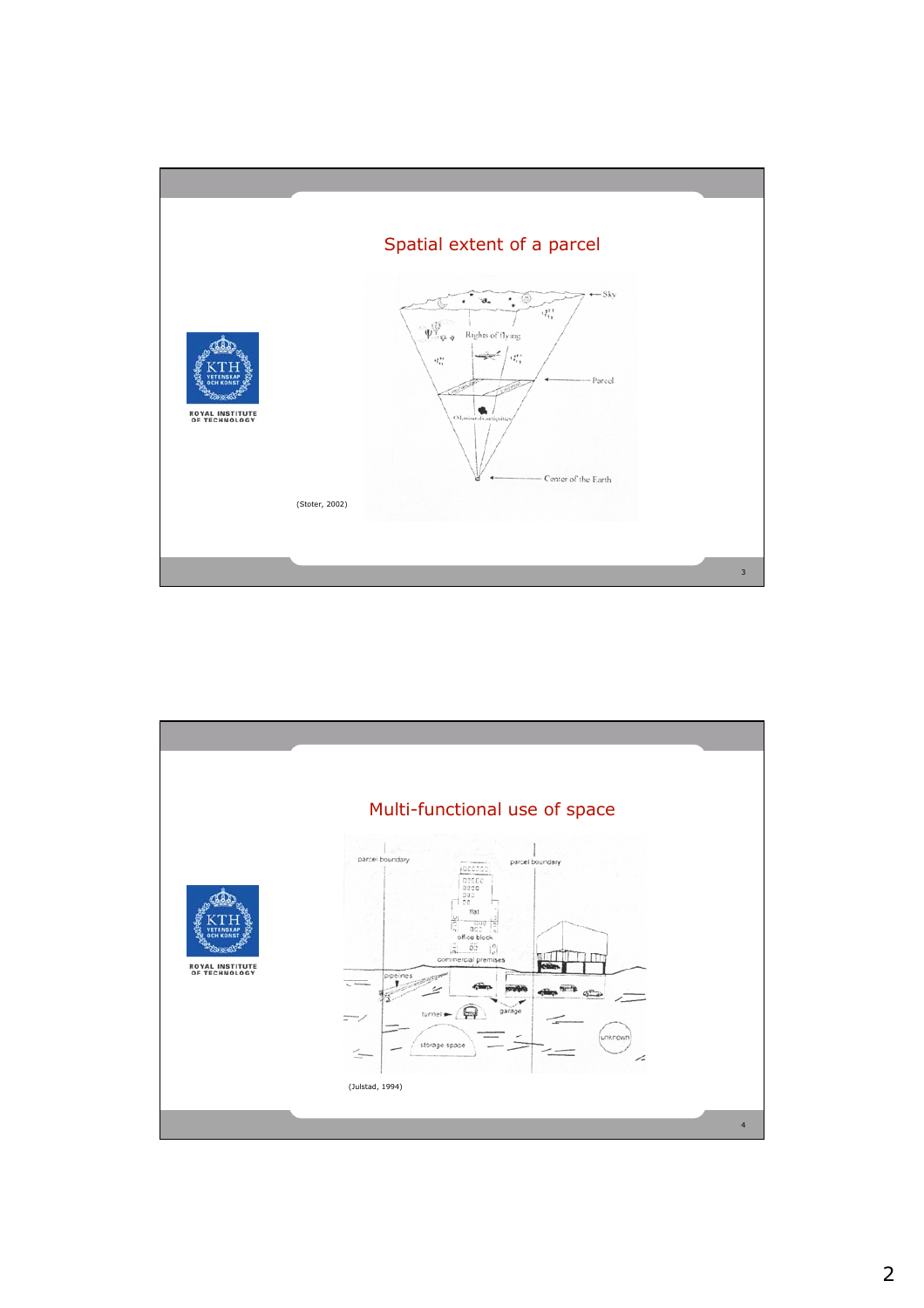|                   |                             | Forms of 3D property rights  |
|-------------------|-----------------------------|------------------------------|
| <b>TECHNOLOGY</b> | (1) Independent 3D property | (a) Air-space parcel         |
|                   |                             | (b) 3D Construction property |
|                   | (2) Condominium             | (a) Condominium ownership    |
|                   |                             | (b) Condominium user right   |
|                   |                             | (c) Condominium leasehold    |
|                   | (3) Indirect ownership      | (a) Tenant-ownership         |
|                   |                             | (b) Limited company          |
|                   |                             | (c) Housing cooperative      |
|                   | (4) Granted rights          | (a) Leasehold                |
|                   |                             | (b) Servitude                |
|                   |                             | (c) Other rights             |



5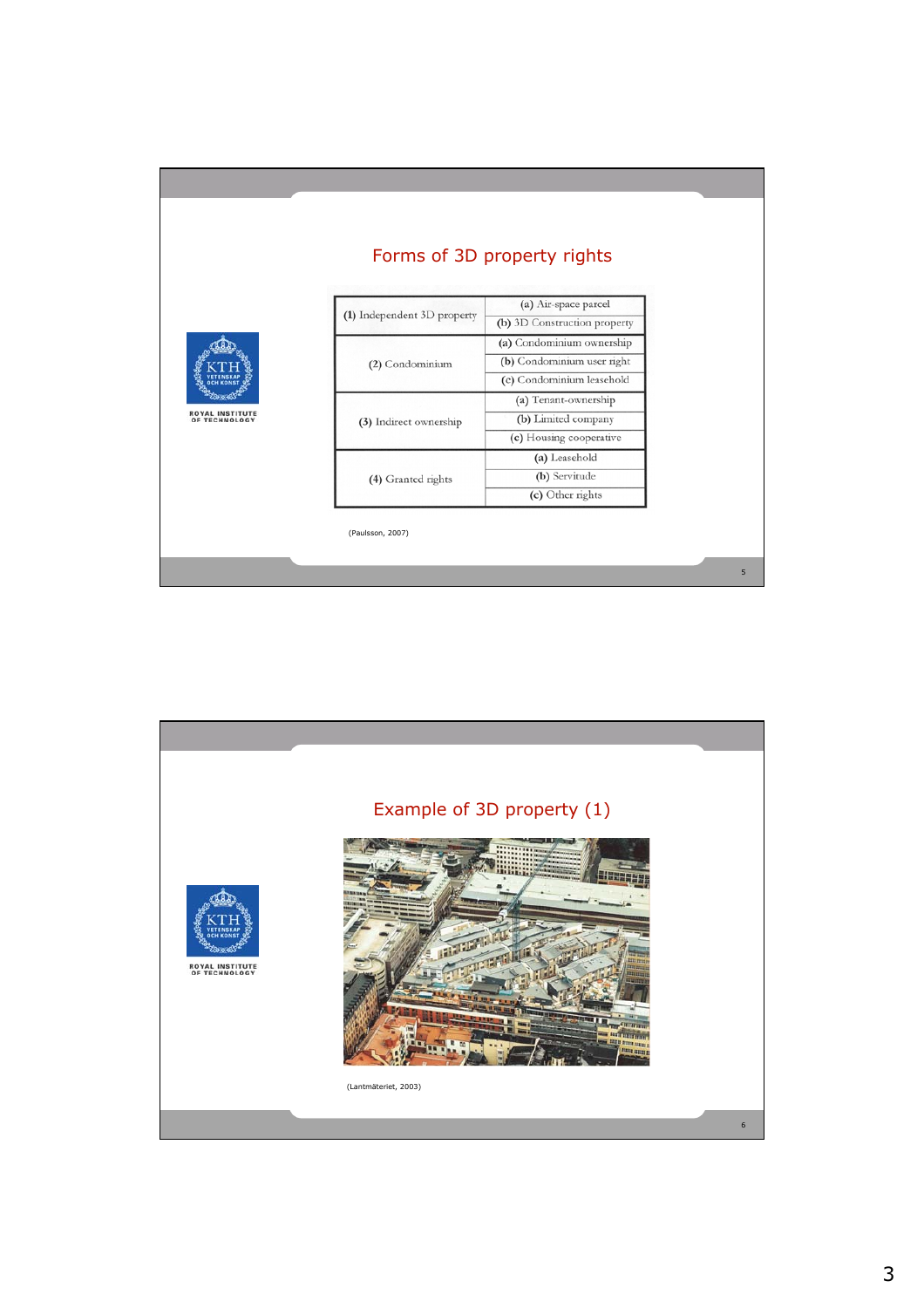

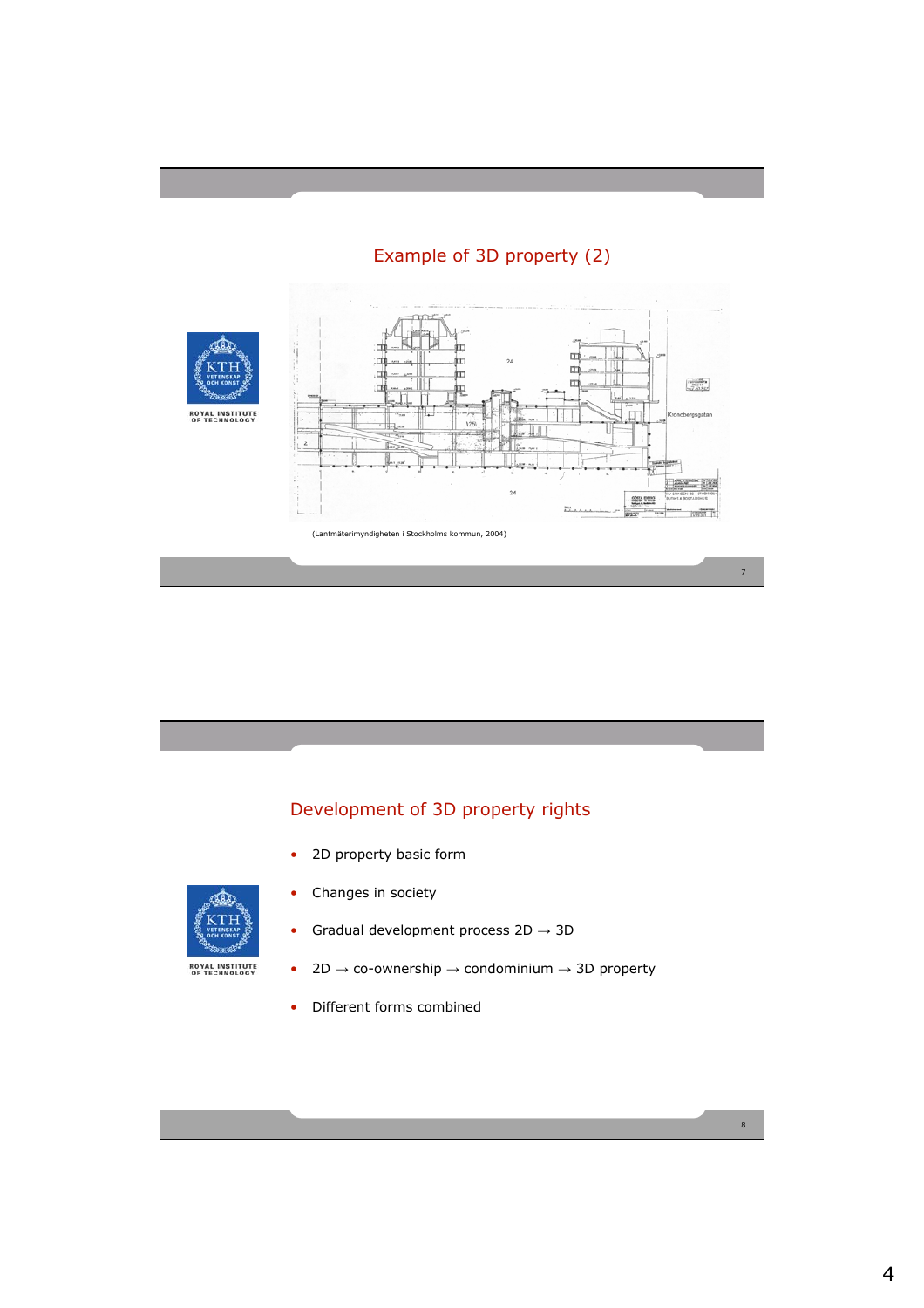#### Case studies

• **Australia**: independent 3D property (stratum) combined with condominium (strata title)



- **Germany**: condominium (*Wohnungseigentum*)
- **Sweden**: independent 3D property (*3D-fastighet*)

**ROYAL INSTITUTE<br>OF TECHNOLOGY** 

#### Key Factors and Problems Key factor **Possible problems** Boundaries | Location of boundary: centre/surface<br>| Private/joint responsibility for structural parts Common property Unclear definitions – what is included Co-operation between Choice of co-operation form: easement/joint facility Areas included/parties involved property units **ROYAL INSTITUTE<br>OF TECHNOLOGY** Unclear responsibilities Management Insufficient and unclear regulations Large, complex developments – need for professional managers Choice of resolution method: court procedure is expensive, Settlement of disputes What should be included Insurance What should be included<br>Responsibility: private/joint (Paulsson, 2007)10

9